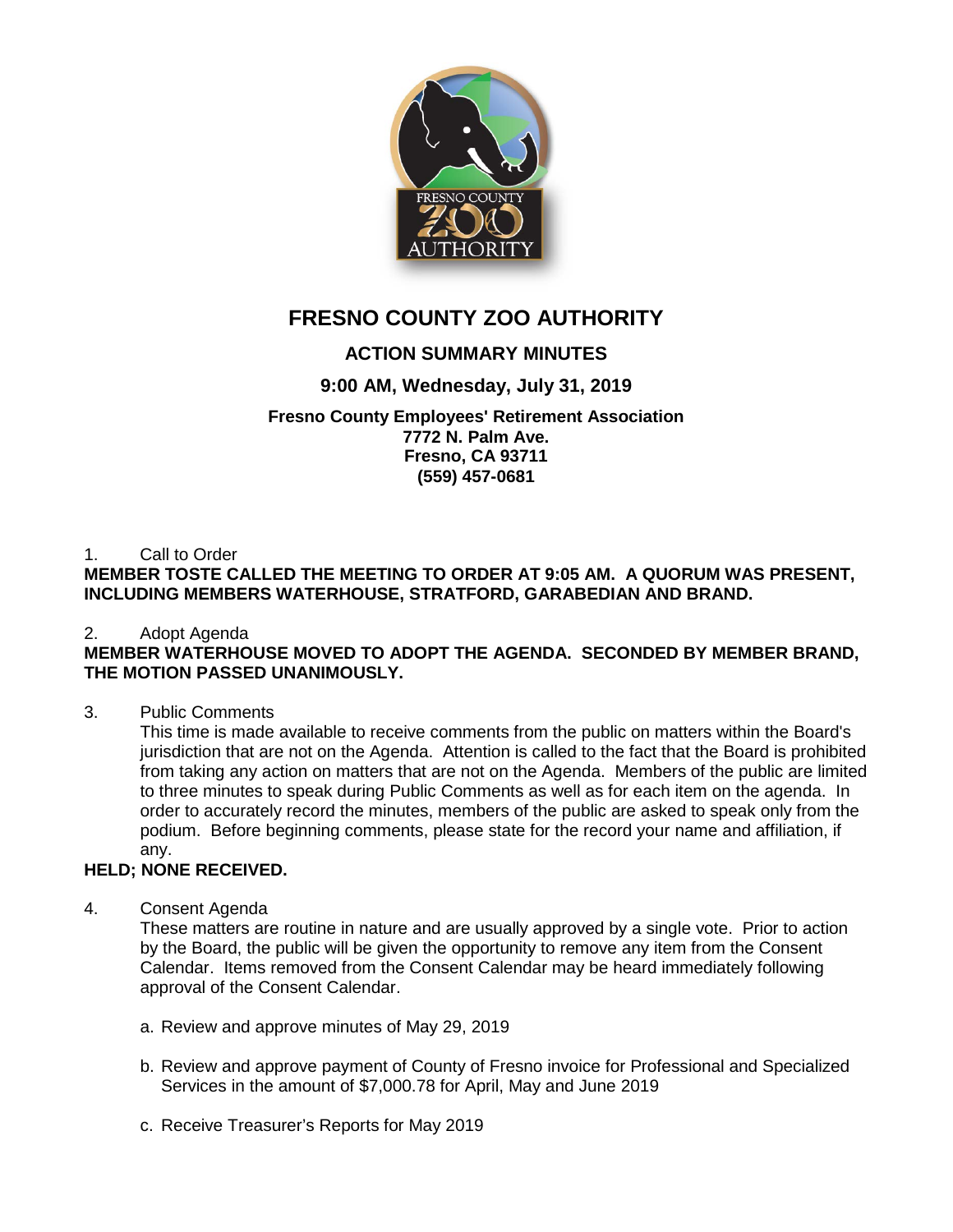## **MEMBER WATERHOUSE MOVED FOR APPROVAL OF THE CONSENT CALENDAR. SECONDED BY MEMBER BRAND. THE MOTION PASSED UNANIMOUSLY.**

5. Present award to Catherine Crosby for her service to the Zoo Authority as Board Coordinator **PRESENTED AND ACCEPTED**

6. Receive Fresno Chaffee Zoo Director's report **RECEIVED. DIRECTOR SCOTT BARTON REPORTED. COMPLETED WARTHOG PROJECT. ABOUT TO WRAP UP UTILITY PROJECT. CONTINUING DESIGN WORK ON KINGDOMS OF ASIA. JUNE AND JULY HAD STRONG ATTENDANCE. ATTENDANCE IS SOLID YEAR TO DATE. HIRED A PROJECT MANAGER. WRAPPING UP SEARCH FOR CFO.** 

7. Approve and authorize the release of retention withheld on the Warthog project **MEMBER TOSTE NOTED THAT THERE ARE THREE REQUIREMENTS TO RELEASE RETENTION. CERTIFICATION THAT ALL CONDITIONS OF ESCROW WERE MET WAS NOT INCLUDED WITH THE ITEM. ALSO, ARCHITECT SIGNS OFF THAT THE PROJECT HAS BEEN COMPLETED WAS NOT INCLUDED. DIRECTOR BARTON STATED HE WOULD PROVIDE THE INFORMATION WITHIN A WEEK.**

## **MEMBER WATERHOUSE MOVED FOR APPROVAL SUBJECT TO RECEIPT OF CERTIFICATION ALL CONDITIONS OF ESCROW HAVE BEEN MET AND THE ARCHITECT SIGNS OFF THAT THE PROJECT HAS BEEN COMPLETED. SECONDED BY MEMBER BRAND. THE MOTION PASSED UNANIMOUSLY**

- 8. Approve and authorize the Chairman to execute a report of independent accountants on applying agreed-upon procedures from Moss Adams, the Zoo Corporations' outside auditor, for the Zoo Corporation's audit report period ending December 31, 2018 **MEMBER BRAND MOVED FOR APPROVAL. SECONDED BY MEMBER GARABEDIAN. THE MOTION PASSED UNANIMOUSLY.**
- 9. Approve and authorize the Chairman to execute a First Amendment to Agreement No. 05-237 between the Zoo Authority and the County of Fresno revising the method of payment section,

effective upon execution by the Fresno County Board of Supervisors **MEMBER TOSTE NOTED THAT LANGUAGE WITHIN THE AMENDMENT STATES THE AUTHORITY AGREES TO PAY THE COUNTY IN ARREARS WITHIN 45 DAYS. IF THE AUTHORITY CANCELS A MEETING, THIS REQUIREMENT CANNOT BE MET. COUNSEL AGREED TO REMOVE THE 45-DAY REQUIREMENT.**

**MEMBER WATERHOUSE MOVED FOR APPROVAL SUBJECT TO REMOVAL OF THE 45-DAY REQUIREMENT. SECONDED BY MEMBER GARABEDIAN. THE MOTION PASSED UNANIMOUSLY.**

# 10. Receive staff reports

# **NO FURTHER REPORTS RECEIVED.**

- 11. Board Meetings
	- a. Approve next meeting date(s)

August 28, 2019 September 25, 2019 October 30, 2019